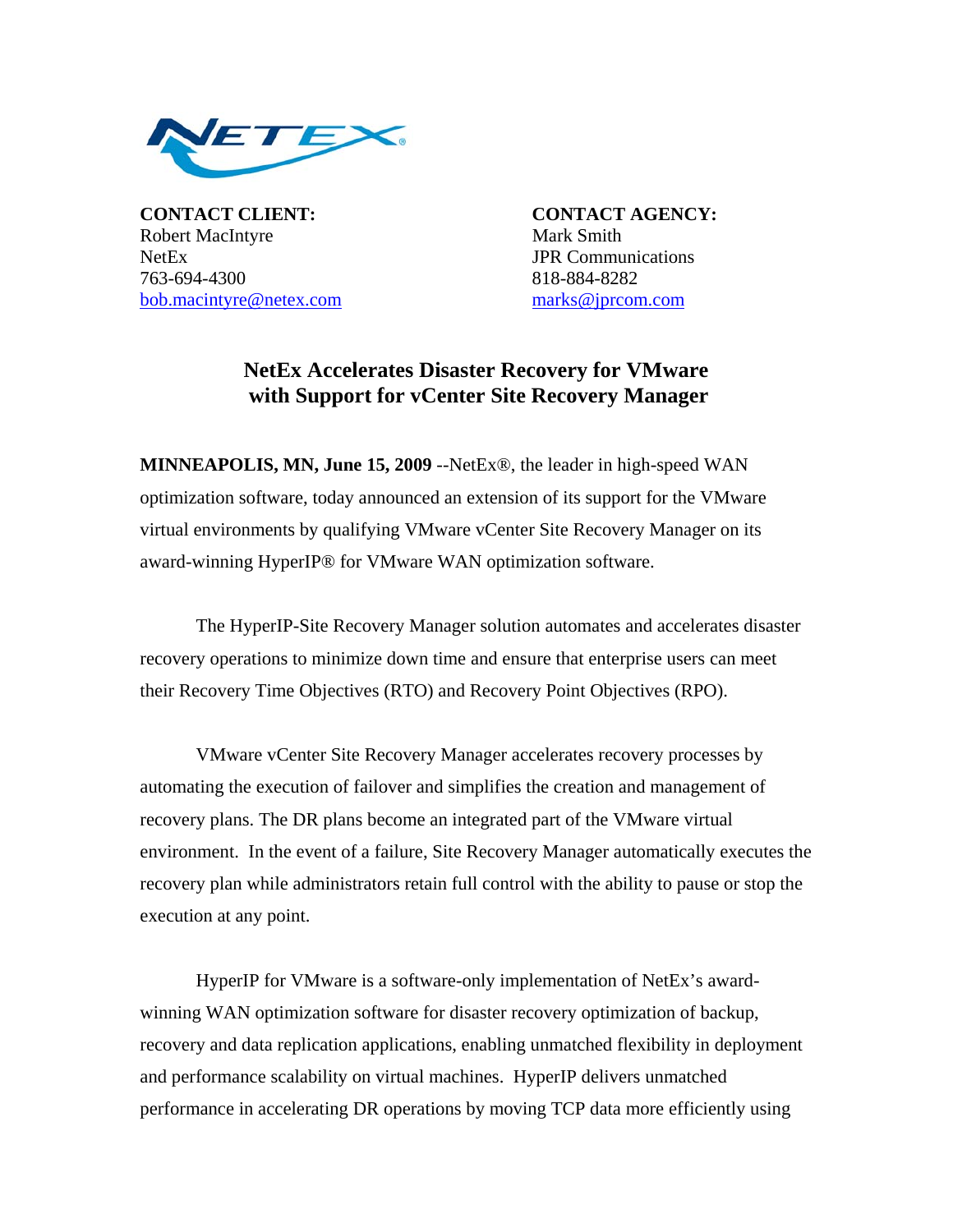patent-pending technology. It accelerates and optimizes industry-leading VMwareenabled data replication and file transfer applications – including VMware VMotion, Veeam replicator, IBM TSM, Data Domain replication, DataCore AIM, and others -- by aggregating multiple data replication applications over a shared connection while minimizing the effects of network latency and network disruption. This makes HyperIP for VMware an ideal complement to vCenter Site Recovery Manager for optimizing enterprise DR processes.

"vCenter Site Recovery Manager is a must-have tool for enterprise VMware deployments and now HyperIP for VMware is a must-have application to ensure that Site Recovery Manager can perform at optimal speed to help customers achieve increasingly difficult RTOs," said Robert MacIntyre, Vice President, Business Development and Marketing at NetEx.

The innovative scalable software design at the core of HyperIP enables customers to choose from a variety of scalable configurations, based upon bandwidth required, with data rates ranging from 1 Mb/s up to 800 Mb/s. If a customer's transfer requirements change they can re-enable HyperIP for higher data rates via a simple software key upgrade, eliminating the cost and complexity of competitive products that are designed with hardware-enforced speed limitations that require forklift hardware upgrades -- both at the local data center and remote site – to achieve higher data rates.

HyperIP for VMware supporting vCenter Site Recovery Manager is currently available with pricing starting at approximately \$1,700 per license.

## **About NetEx**

Formed in 1999 as a spin-off of Storage Technology Corporation (StorageTek®), privately-held NetEx has provided the world's fastest data transport in the industry, along with guaranteed data delivery, for over 20 years to more than 100 of the world's largest and most sophisticated organizations, including some of the most prestigious providers of financial, transportation and telecommunications services and government entities. Customers include BP, Telstra, NTT, Verizon, BellSouth, Qwest, Royal Bank of Scotland Group, LloydsTSB, NDC Health, IRS, American, Lufthansa, Northwest, United Airlines and Kellogg. For more information about NetEx, NetEx/IP or HyperIP, visit